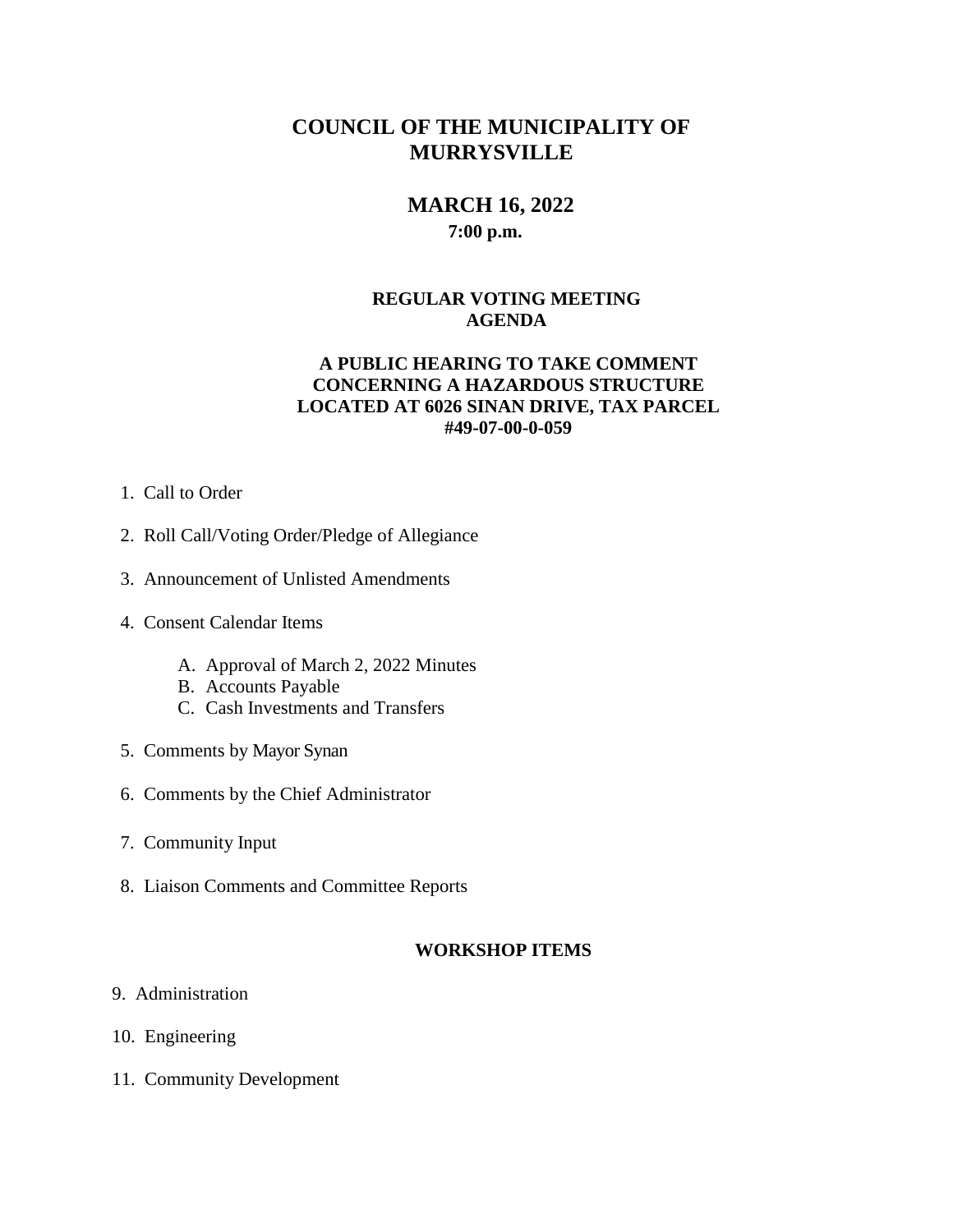#### 12. Public Works and Parks

## **COUNCIL ACTION ITEMS**

### 13. Administration

- A. Consider renewing the current property, casualty, automobile and professional liability policies with Municipal Risk Management for the period April 1, 2022 to March 31, 2023 for a total premium of \$141,801.
- B. Consider designating Keystone Collections Group as the official collector of real estate taxes, the fire hydrant tax and all other Act 511 taxes including both current and delinquent tax collections where applicable for the term of five years beginning on March 27, 2022 and continuing until April 1, 2027.
- C. Consider approval of Resolution No. 748-22, Establishing reasonable costs of collection for delinquent taxes and imposing the cost of such collection upon the delinquent taxpayer.
- D.Consider approval of Resolution No. 749-22, Establishing reasonable attorneys' costs of collection for delinquent municipal claims and taxes and imposing the cost of such collection upon the delinquent taxpayer in accordance with Act 20.
- E. Consider approval of a tax appeal settlement for a residential property at 4162 Bulltown Road, identified as tax parcel #49-06-00-0-014, Christopher and Tanya Simchick.
- F. Consider approval of Ordinance #1057-22, an ordinance amending ordinance #1009-19, an ordinance authorizing participation in an intergovernmental police mutual aid agreement for the purpose of responding to police emergencies in authorized jurisdictions. The proposed ordinance would add the City of Greensburg to list of participating jurisdictions.

#### 14. Community Development

- A. Consider approval of a minor site plan, SP-9-21, an addition for an accessory structure for a bicycle security unit, 4491 School Road South, tax parcel 49-14-00-0-158, B Business Zoning
- 15. Engineering
	- A. Consider a motion to reduce the bond being held for the completion of the required improvements at the Barrington Heights Development in the amount of \$216,520.